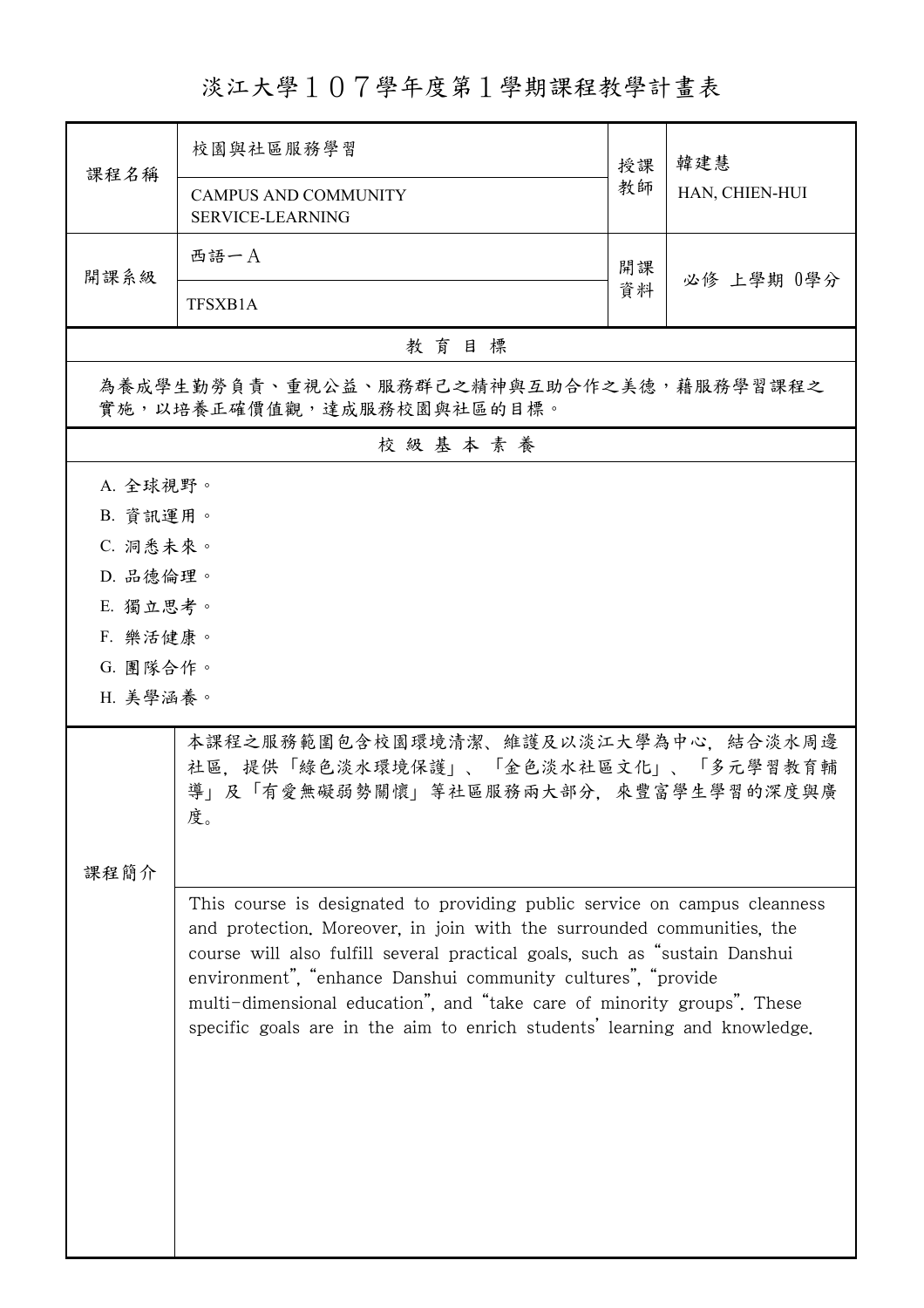本課程教學目標與目標層級、校級基本素養相關性 一、目標層級(選填): (一)「認知」(Cognitive 簡稱C)領域:C1 記憶、C2 瞭解、C3 應用、C4 分析、 C5 評鑑、C6 創造 (二)「技能」(Psychomotor 簡稱P)領域:P1 模仿、P2 機械反應、P3 獨立操作、 P4 聯結操作、P5 自動化、P6 創作 (三)「情意」(Affective 簡稱A)領域:A1 接受、A2 反應、A3 重視、A4 組織、 A5 內化、A6 實踐 二、教學目標與「目標層級」、「校級基本素養」之相關性:

 (一)請先將課程教學目標分別對應前述之「認知」、「技能」與「情意」的各目標層級, 惟單項教學目標僅能對應C、P、A其中一項。

 (二)若對應「目標層級」有1~6之多項時,僅填列最高層級即可(例如:認知「目標層級」 對應為C3、C5、C6項時,只需填列C6即可,技能與情意目標層級亦同)。

 (三)再依據所訂各項教學目標分別對應其「校級基本素養」。單項教學目標若對應 「校級基本素養」有多項時,則可填列多項「校級基本素養」。 (例如:「校級基本素養」可對應A、AD、BEF時,則均填列。)

| 序              |                                                         |                                                                                      |                                                                                                                                                                                                                    | 相關性            |            |  |  |
|----------------|---------------------------------------------------------|--------------------------------------------------------------------------------------|--------------------------------------------------------------------------------------------------------------------------------------------------------------------------------------------------------------------|----------------|------------|--|--|
| 號              |                                                         | 教學目標(中文)                                                                             | 教學目標(英文)                                                                                                                                                                                                           | 目標層級           | 校級基本素養     |  |  |
| $\mathbf{1}$   | 德.                                                      | 為教育學生服務校園、關懷社<br>區, 養成負責、勤勞、守時之美<br>並從服務中獲得學習的效果。                                    | It is to teach students to<br>serve the campus and care<br>about the community and<br>thereby nurture the virtues<br>of responsibility, diligence and<br>punctuality and from service<br>obtain a learning effect. | C <sub>2</sub> | G          |  |  |
| 2              | 得學習的效果。                                                 | 為教育學生服務校園、關懷社<br>·區, 養成負責、勤勞、守時之美<br>德, 並從服務中獲                                       | It is to teach students to<br>serve the campus and care<br>about the community and<br>thereby nurture the virtues<br>of responsibility, diligence and<br>punctuality and from service<br>obtain a learning effect. | C <sub>2</sub> | G          |  |  |
| 教學目標之教學方法與評量方法 |                                                         |                                                                                      |                                                                                                                                                                                                                    |                |            |  |  |
| 序<br>號         | 教學目標                                                    |                                                                                      | 教學方法                                                                                                                                                                                                               | 評量方法           |            |  |  |
| $\mathbf{1}$   | 為教育學生服務校園、關懷社<br>區, 養成負責、勤勞、守時之美<br>並從服務中獲得學習的效果。<br>德. |                                                                                      | 講述、實作                                                                                                                                                                                                              | 席              | 實作、上課表現、出缺 |  |  |
| $\overline{2}$ |                                                         | 為教育學生服務校園、關懷社<br>講述、實作<br>實作、上課表現、出缺<br>區, 養成負責、勤勞、守時之美<br>席<br>德. 並從服務中獲<br>得學習的效果。 |                                                                                                                                                                                                                    |                |            |  |  |
|                | 授課進度表                                                   |                                                                                      |                                                                                                                                                                                                                    |                |            |  |  |
| 週<br>次         | 日期起訖                                                    |                                                                                      | 内 容 (Subject/Topics)                                                                                                                                                                                               |                | 備註         |  |  |
|                | $107/09/10$ ~<br>107/09/16                              | 課程介紹及注意事項                                                                            |                                                                                                                                                                                                                    |                |            |  |  |
| $\mathfrak{D}$ | $107/09/17$ ~<br>107/09/23                              | 校園環境維護                                                                               |                                                                                                                                                                                                                    |                |            |  |  |
|                |                                                         |                                                                                      |                                                                                                                                                                                                                    |                |            |  |  |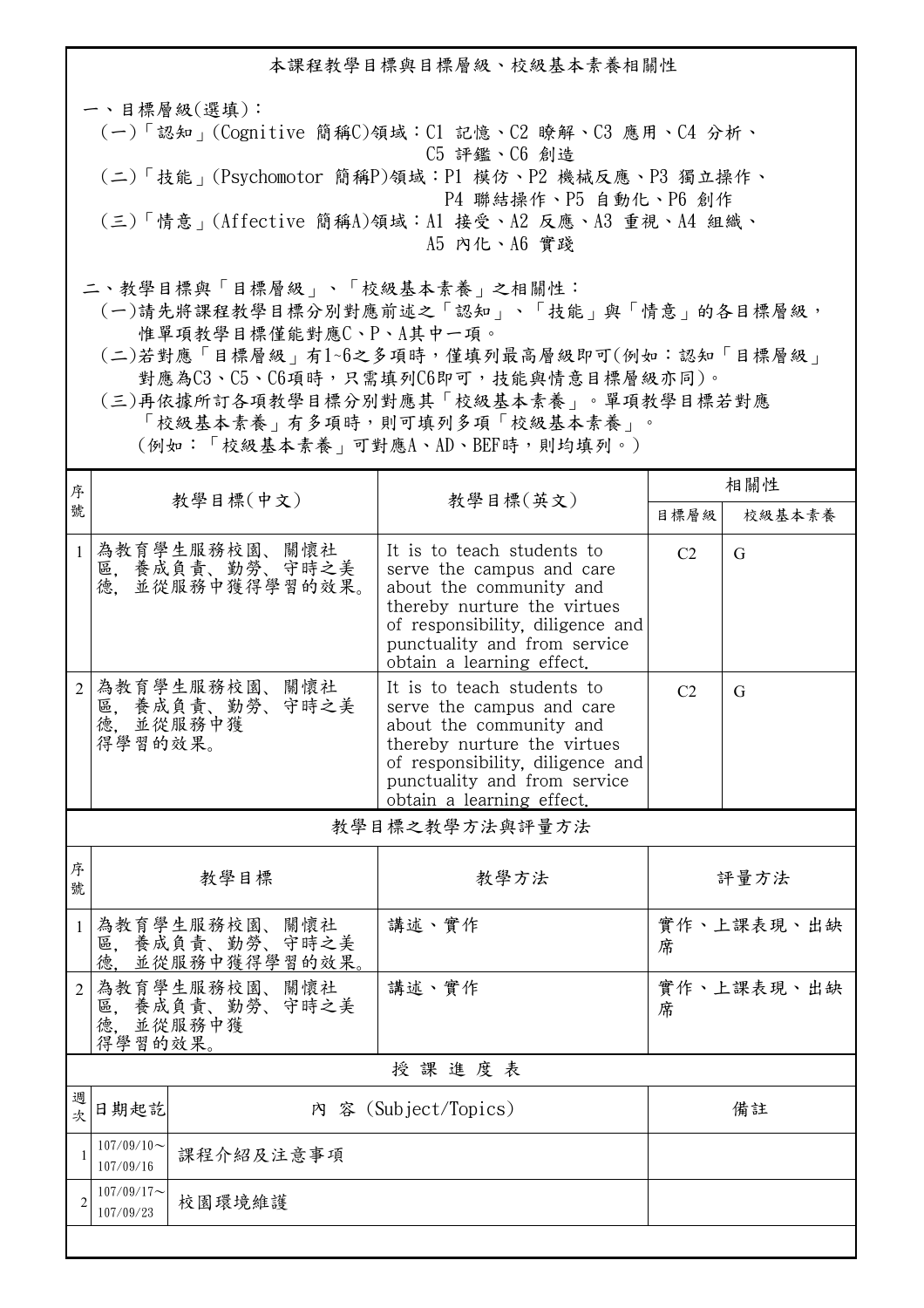| 3           | $107/09/24$ ~<br>107/09/30 | 校園環境維護                                                                                                                                                                                                                       |    |  |
|-------------|----------------------------|------------------------------------------------------------------------------------------------------------------------------------------------------------------------------------------------------------------------------|----|--|
| 4           | $107/10/01$ ~<br>107/10/07 | 校園環境維護                                                                                                                                                                                                                       |    |  |
| 5           | $107/10/08$ ~<br>107/10/14 | 校園環境維護                                                                                                                                                                                                                       |    |  |
| 6           | $107/10/15$ ~<br>107/10/21 | 校園環境維護                                                                                                                                                                                                                       |    |  |
| 7           | $107/10/22$ ~<br>107/10/28 | 校園環境維護                                                                                                                                                                                                                       |    |  |
| 8           | $107/10/29$ ~<br>107/11/04 | 校園環境維護                                                                                                                                                                                                                       |    |  |
| 9           | $107/11/05$ ~<br>107/11/11 | 11/3參加校慶抵課                                                                                                                                                                                                                   |    |  |
| 10          | $107/11/12$ ~<br>107/11/18 | 期中考試週                                                                                                                                                                                                                        |    |  |
| 11          | $107/11/19$ ~<br>107/11/25 | 校園環境維護                                                                                                                                                                                                                       |    |  |
| 12          | $107/11/26$ ~<br>107/12/02 | 校園環境維護                                                                                                                                                                                                                       |    |  |
| 13          | $107/12/03$ ~<br>107/12/09 | 校園環境維護                                                                                                                                                                                                                       |    |  |
| 14          | $107/12/10$ ~<br>107/12/16 | 校園環境維護                                                                                                                                                                                                                       |    |  |
| 15          | $107/12/17$ ~<br>107/12/23 | 校園環境維護及期末成績確認                                                                                                                                                                                                                |    |  |
| 16          | $107/12/24$ ~<br>107/12/30 | 11/3參加校慶抵課                                                                                                                                                                                                                   |    |  |
| 17          | $107/12/31$ ~<br>108/01/06 | 國定假日                                                                                                                                                                                                                         | 元旦 |  |
| 18          | $108/01/07$ ~<br>108/01/13 | 期末考試週                                                                                                                                                                                                                        |    |  |
| 修課應<br>注意事項 |                            | 1.第一週上課地點請詢問授課教官。<br>2.依本校學則規定,缺課總時數達該科全學期授課時數1/3. 該科成績以零分計<br>算。<br>3.集合時間與地點以授課教官規定為準。<br>4.本課程學期總成績會影響日後申請獎學金業。<br>5.本課程基本分數為80分,相關加減分請參閱下列網址或詢問授課教<br>官。http://servicelearning.sa.tku.edu.tw/index.php?do=community&id=7 |    |  |
|             | 電腦、投影機、其它(掃具)<br>教學設備      |                                                                                                                                                                                                                              |    |  |
|             | 教材課本                       |                                                                                                                                                                                                                              |    |  |
| 參考書籍        |                            |                                                                                                                                                                                                                              |    |  |
|             |                            |                                                                                                                                                                                                                              |    |  |